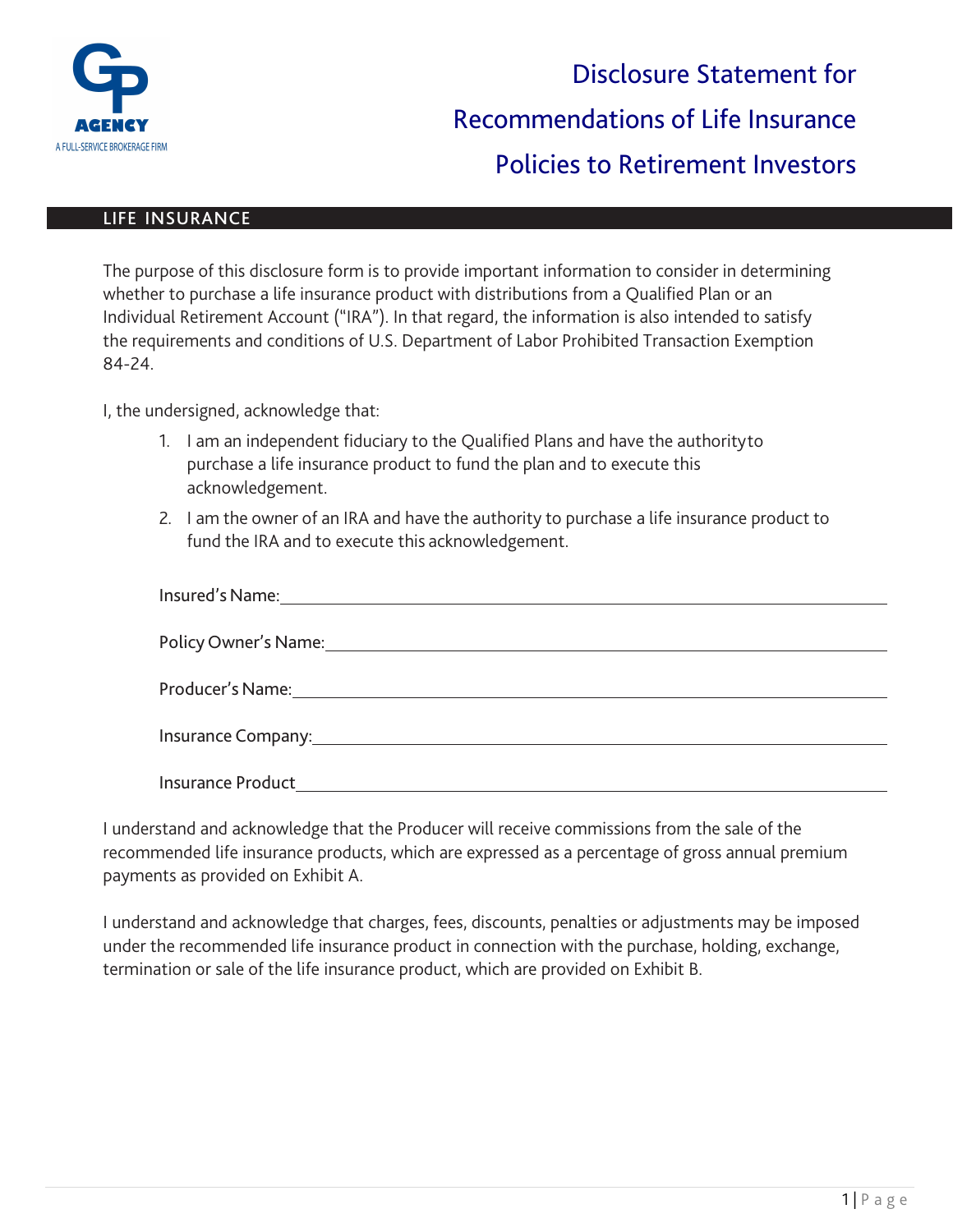*Material Conflicts of Interest Disclosure:*

*(Producer should disclose any other material conflicts of interest, including the individuals and entities that may be compensation as part of this transaction, any affiliation with the issuing insurance company, and any agreement that limits Producer's ability to recommend life insurance products from other insurance companies.)*

By signing below, this disclosure form has been received, and the proposed life insurance transaction is approved by the Policy Owner:

Policy Owner's Printed Name **Date:** Date:

Policy Owner's Signature

Under regulations from the Department of Labor, recommending the distribution of funds from a qualified plan or IRA to purchase life insurance could cause the producer to be treated as a fiduciary under ERISA or the Tax Code. This sample form is for producer use only. Producer should consult with their Legal or Compliance Advisor before providing to their clients.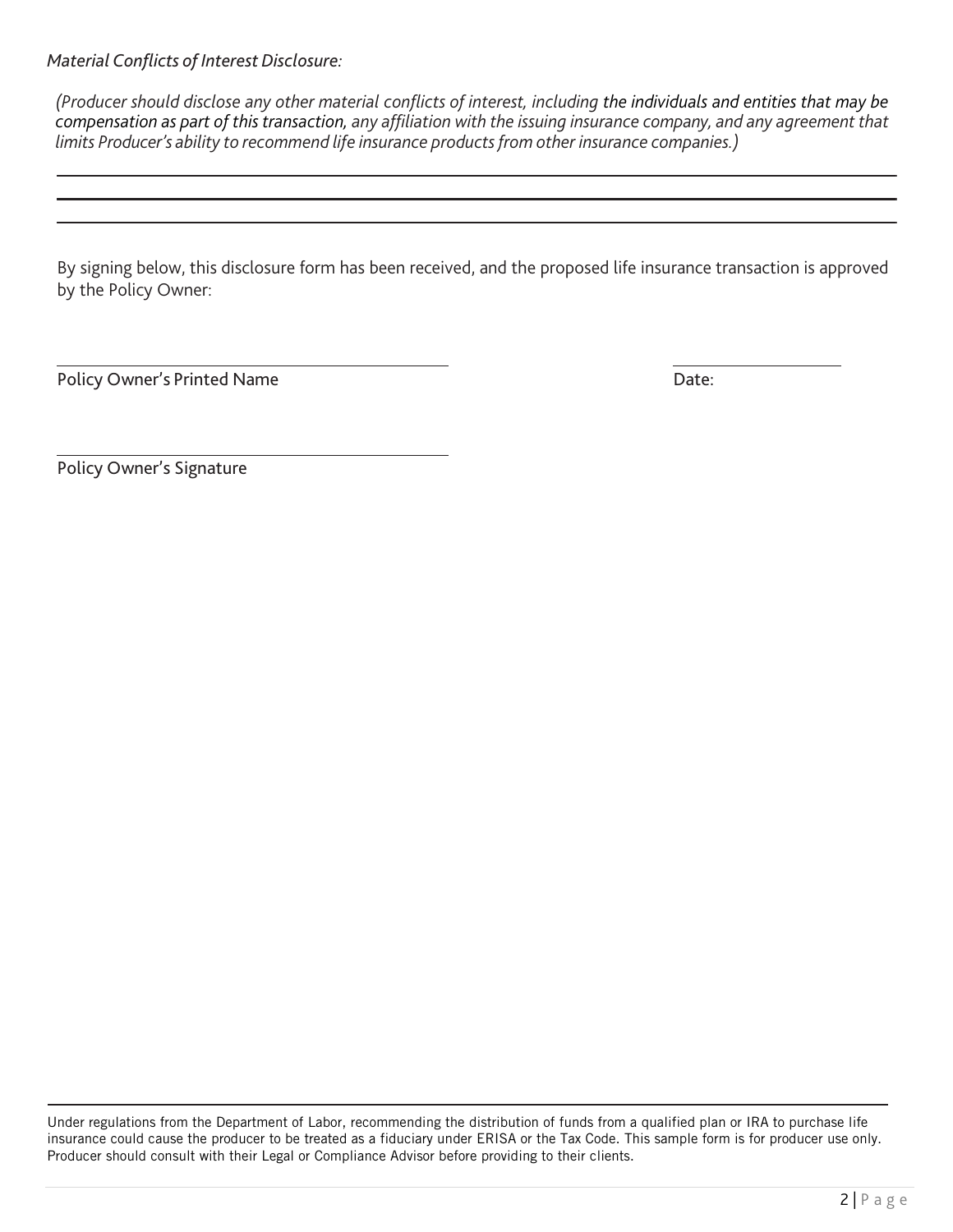## Exhibit A: Commission Disclosure

| ,一个人的人都是一个人的人,而且,他们的人都是一个人的人,而且,他们的人都是一个人的人,而且,他们的人都是一个人的人,而且,他们的人都是一个人的人,而且,他们的<br>第一百一十一章 一个人的人,他们的人都是一个人的人,他们的人都是一个人的人,他们的人都是一个人的人,他们的人都是一个人的人,他们的人都是一个人的人,他们的人都是 |  |
|----------------------------------------------------------------------------------------------------------------------------------------------------------------------|--|
|                                                                                                                                                                      |  |
|                                                                                                                                                                      |  |
|                                                                                                                                                                      |  |
|                                                                                                                                                                      |  |
|                                                                                                                                                                      |  |
|                                                                                                                                                                      |  |
|                                                                                                                                                                      |  |
|                                                                                                                                                                      |  |
|                                                                                                                                                                      |  |
|                                                                                                                                                                      |  |
|                                                                                                                                                                      |  |
|                                                                                                                                                                      |  |
|                                                                                                                                                                      |  |
|                                                                                                                                                                      |  |
|                                                                                                                                                                      |  |
|                                                                                                                                                                      |  |
|                                                                                                                                                                      |  |
|                                                                                                                                                                      |  |
|                                                                                                                                                                      |  |
|                                                                                                                                                                      |  |
|                                                                                                                                                                      |  |
|                                                                                                                                                                      |  |
|                                                                                                                                                                      |  |
|                                                                                                                                                                      |  |
|                                                                                                                                                                      |  |
|                                                                                                                                                                      |  |
|                                                                                                                                                                      |  |
| ,一个人的人都是一个人的人,而且,他们的人都是一个人的人,而且,他们的人都是一个人的人,而且,他们的人都是一个人的人,而且,他们的人都是一个人的人,而且,他们的<br>第一百一十一章 一个人的人,他们的人都是一个人的人,他们的人都是一个人的人,他们的人都是一个人的人,他们的人都是一个人的人,他们的人都是一个人的人,他们的人都是 |  |
|                                                                                                                                                                      |  |
|                                                                                                                                                                      |  |
|                                                                                                                                                                      |  |
| ,一个人的人都是一个人的人,但是,他们的人都是不是,他们的人都是不是,他们的人都是不是,他们的人都是不是,他们的人都是不是,他们的人都是不是,他们的人都是不是,<br>第151章 我们的人都是不是,我们的人都是不是,我们的人都是不是,我们的人都是不是,我们的人都是不是,我们的人都是不是,我们的人都是不是,我们的人都是不是,我们 |  |
|                                                                                                                                                                      |  |
|                                                                                                                                                                      |  |
|                                                                                                                                                                      |  |
|                                                                                                                                                                      |  |
|                                                                                                                                                                      |  |
|                                                                                                                                                                      |  |
|                                                                                                                                                                      |  |
|                                                                                                                                                                      |  |
|                                                                                                                                                                      |  |
|                                                                                                                                                                      |  |
|                                                                                                                                                                      |  |
|                                                                                                                                                                      |  |